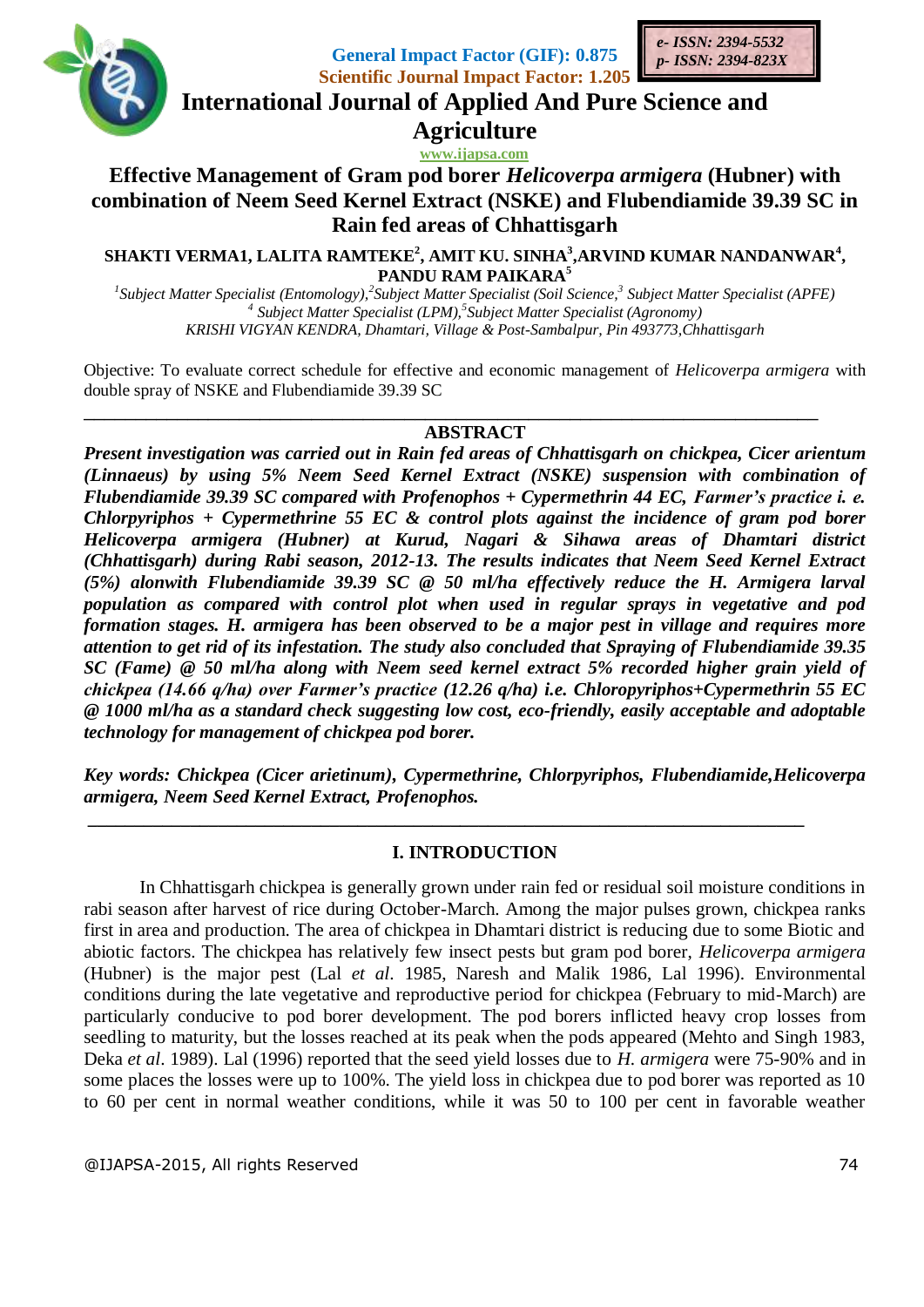## *International Journal of Applied and Pure Science and Agriculture (IJAPSA) Volume 01, Issue 8, [August - 2015] e-ISSN: 2394-5532, p-ISSN: 2394-823X*

conditions, particularly in the state where frequent rain and cloudy weather is prevailing during the crop season (Patel 1979).These losses can be reduced by the application of insecticides (Sinha *et al*. 1983, Singh *et al*. 1987, Rakesh *et al*. 1996, Balasubramanian *et al*. 2001). Chemical insecticides are generally used in pod borer control due to their effectiveness and easy availability. Recently, *H. armigera* is reported to have developed resistance to many commonly used insecticides (Lande 1992). In past, the best insecticide was reported to be the cypermethrin (Gohokar *et al.* 1985, Singh *et al.* 1987, Khan *et al.*  1993, Jadhav and Suryawanshi 1998) and Endosulfan (Chaudary *et al.* 1980, Rizvi *et al.* 1986). Phokela *et al*. (1990) observed a tendency of increased resistance to cypermethrin in the population of *H. armigera.* Moderate to high levels of resistance to cypermethrin and moderate resistance to Endosulfan were recorded in field populations of *H. armiger.* The growing awareness of the hazards of pesticide use has created a worldwide interest in pest control agents of plant origin that are bioactive and yet ecologically safe. Hence, the present experiment was conducted to assess the performance of Neem Seed Kernel Extract (NSKE) along with safer new molecule Flubendiamide 39.35 SC as an effective combination of Oviposition inhibitor and larvicidal effect for the management of *H. armigera* on chickpea.

#### **II. MATERIALS AND METHODS**

This experiment was conducted in Rainfed areas of Kurud, Nagri and Sihawa of Chhattisgarh with the combination of Neem Seed Kernel Extract 5% + Flubendiamide 39.35 SC (Fame) @ 50 ml/ha (Two spraying), Profenophos + Cypermethrin 44 EC @ 875 ml/ha, Farmers practice i.e. Chloropyriphos+Cypermethrin 55 EC @ 1000ml/ha and untreated control. Sowing was done between 21st October 2012 to 30th October 2012 depending upon the availability of sufficient moisture in the farmers' fields. Application of Neem seed Kernel Extract and Flubendiamide 39.35 SC considered as treatments of the experiments which were:  $T_1$  = spraying of 5% neem seed kernel extract+ Flubendiamide 39.35 SC @ 50 ml/ha (two sprayings at 14 days interval starting just before flower initiation stage and at Pod formation stage),  $T_2$  = spraying of Profenophos + Cypermethrin 44 EC @ 875 ml/ha, T<sub>3</sub> = Chloropyriphos+Cypermethrin 55 EC (Farmer's practice) (two sprayings at 14 days interval)  $\circledR$  1000 ml/ha T<sub>4</sub> = untreated control. It was laid out in randomized block design with three dispersed replications. Chickpea variety Vaibhav was sown in rows with the spacing of 30 cm. For preparation of Neem Seed Kernel Extract (NSKE 5%), 5 kg of Neem Seed Kernel (well dried) was ground into powder form and soaked overnight in 10 liters of water. Next morning, the solution was stirred with a wooden plank till it became milky white and was, filtered through double layer of muslin cloth. The volume now made up to 100 liters. Thus, the 5% concentrated solution of NSKE was ready to be sprayed in the fields. The land was fertilized with 20-40-20 N: P: K in the form of urea, single super phosphate & muriate of potash respectively. All fertilizers were applied as basal at the final land preparation. The spraying was done by Knapsack hand sprayer as per treatments. At maturity, all the pods were collected from 10 randomly selected plants from middle rows of each plot and examined. The damaged (bored) and total numbers of pods were counted and the percent pod damage was determined. Suitable IPM module consisted of field sanitation, summer ploughing/harrowing, Seed treatment, Installation of Light trap, 20 Pheromone traps ha<sup>-1</sup>, Bird perches, coriander seed were also sown between chickpea rows to attract natural enemies.

At maturity Observations on infested pod, no. of larvae in 10 randomly selected plants from middle rows of each plot, No. of male moths collection in pheromone traps were recorded and data were analyzed statistically.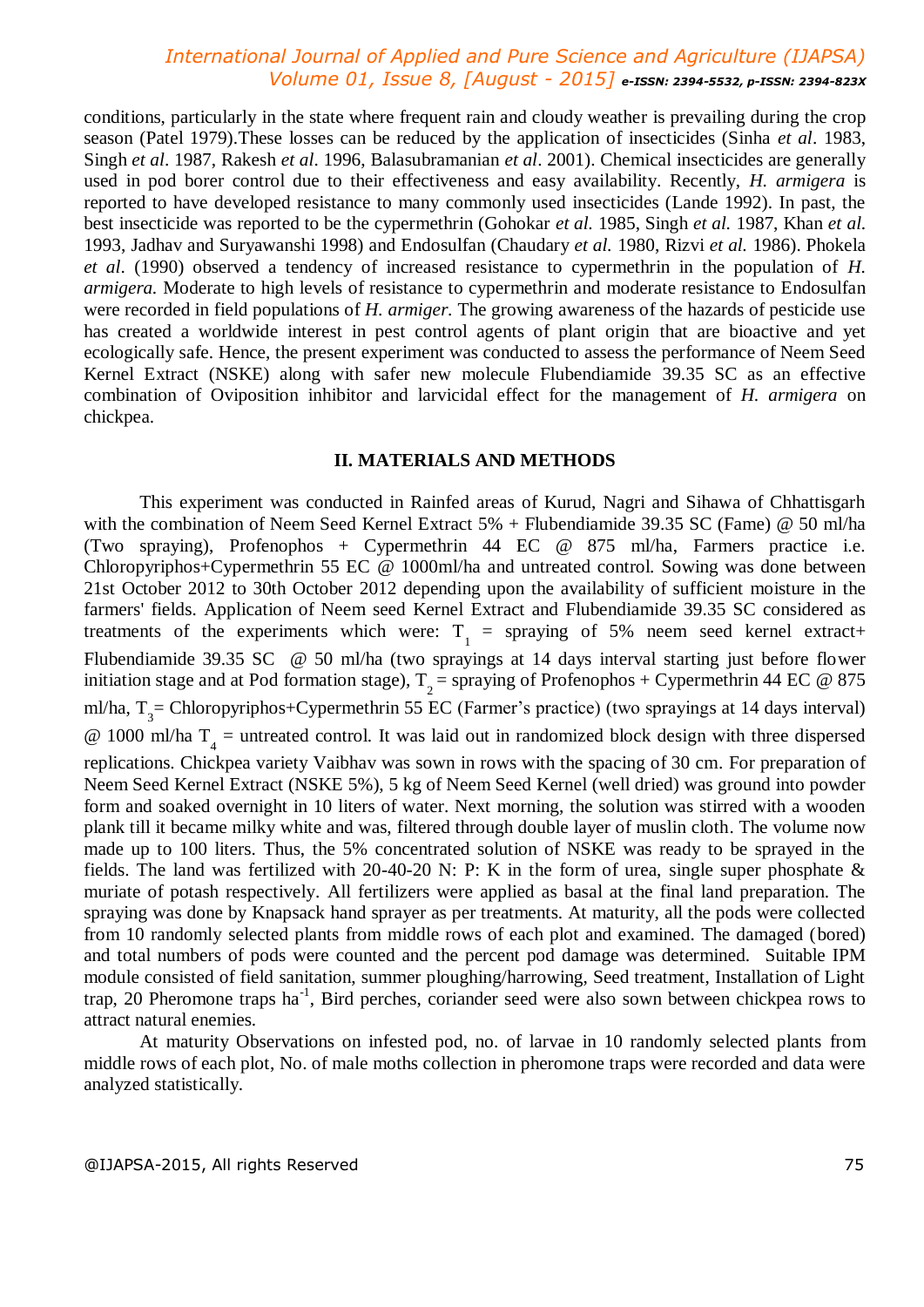## *International Journal of Applied and Pure Science and Agriculture (IJAPSA) Volume 01, Issue 8, [August - 2015] e-ISSN: 2394-5532, p-ISSN: 2394-823X*

#### **III. RESULTS & DISCUSSION**

*Effect on pod damage and yield loss*: A sharp decline in the larval population density of *H. armigera* was noted one day after the application of each spray compared to control. At vegetative stage 5% neem seed extract + Flubendiamide 39.35 SC @ 50 ml/ha significantly reduce larval population  $(2.36%)$  followed by Profenophos + Cypermethrin 44 EC(6.23). At Pod formation stage again 5% neem seed extract + Flubendiamide 39.35 SC  $\omega$  50 ml/ha significantly reduce larval population (3.3%) followed by Profenophos + Cypermethrin 44 EC(4.5) (Table 1). Significantly the lowest pod damage  $(4.93\%)$  was observed in the treatment where 5% neem seed extract + Flubendiamide was applied followed by Profenophos + Cypermethrin 44 EC  $(7.26\%)$ . This might be due to its  $(T1)$  high pest specificity with fast acting activities that produced quick knock down action to pod borer resulted in the lowest pod damage and also reduces larval count. Due to highest pod borer infestation, some twigs, flowers and pods might completely damaged in untreated control resulted highest pod damage 10.46%. **Grain yield:** NSKE 5%+Flubendiamide 39.35 SC established itself as the most effective insecticide with respect to grain yield as well, with grain yield of 14.65 quintals per treatment (Table II). The grain yield per treatment in case of Profenophos + Cypermethrin 44 EC, Farmer's practice (Chloropyriphos + Cypermethrine 55 EC), cypermethrin and control was 13.96, 12.26, and 8.83 quintals respectively.

| <b>Treatments</b>                                              |    | <b>Vegetative stage</b> | Pod formation |
|----------------------------------------------------------------|----|-------------------------|---------------|
|                                                                |    | Mean No. of larvae      |               |
| NSKE 5%+Flubendiamide 39.39 EC                                 |    | 2.36                    | 3.3           |
| $T_2$ Profenophos + Cypermethrin 44 EC                         |    | 6.23                    | 4.5           |
| $T_3$ Farmer's practice (Chloropyriphos + Cypermethrine 55 EC) |    | 6.86                    | 4.96667       |
| <b>Untreated Control</b><br>$\mathbf{T}_4$                     |    | 9.66                    | 9.33333       |
| SE(m)                                                          |    | 1.77                    | 1.5           |
|                                                                | CD | 6.                      | 5.36          |

|  | Table: 2 Effect of treatments on pod damage & yield |  |  |  |
|--|-----------------------------------------------------|--|--|--|
|--|-----------------------------------------------------|--|--|--|

| <b>Treatments</b>                                              | Pod damage $(\% )$ | Yield $(q/ha)$ |
|----------------------------------------------------------------|--------------------|----------------|
| NSKE 5%+Flubendiamide 39.39 EC                                 | 4.93333            | 14.66          |
| $T_2$ Profenophos + Cypermethrin 44 EC                         | 7.26667            | 13.96          |
| $T_3$ Farmer's practice (Chloropyriphos + Cypermethrine 55 EC) | 7.5                | 12.26          |
| $T_4$ Untreated Control                                        | 10.4667            | 8.83333        |
| SE(m)                                                          | 1.32               | 1.50           |
| CD                                                             | 4.58               | 5.2            |

#### **IV. CONCLUSION**

Spraying 2 times of 5% neem seed extract + Flubendiamide 39.35 SC  $\omega$  50 ml/ha at vegetative and pod formation stage in 14 days intervals determined to be the best package in managing pod borer, reducing damage percentage in chickpea and enhance per hectare grain yield.

#### **BIBLIOGRAPHY**

[1] Chaudhary JP, Yadav LS, Rustogi KB. 1980. Chemical control of gram pod borer, *Heliothis armigera* Hubner and semiloopers, *Plusia* spp. on gram, *Cicer arietinum* L. *Haryana Agri Univ J Res* 10, 324–328